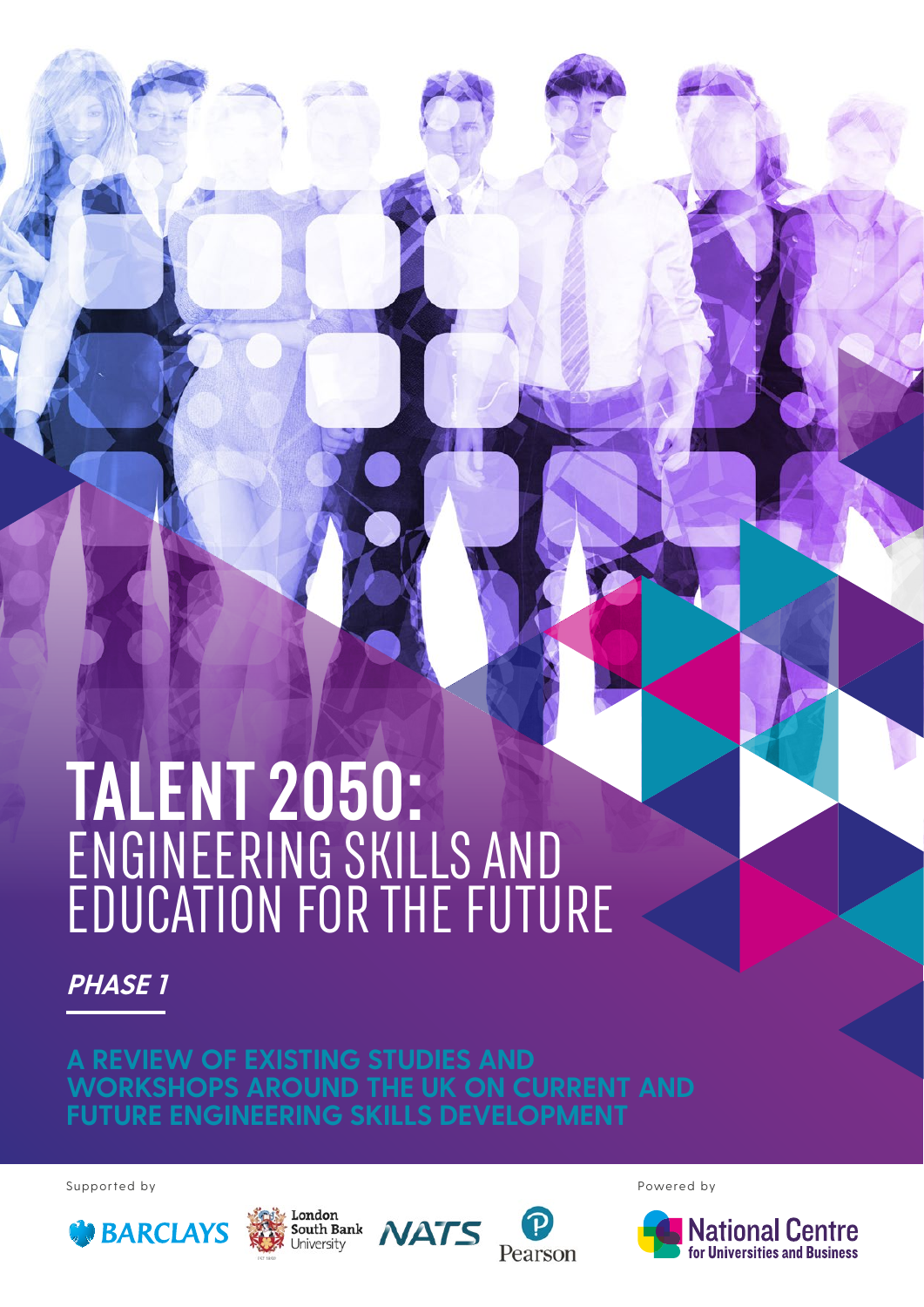

### **The National Centre for Universities and Business**

*Promoting university business collaboration for a prosperous and inclusive economy and society*

The National Centre for Universities and Business (NCUB) is an independent and not-forprofit membership organisation that promotes, develops and supports university-business collaboration across the UK.

**Report authors:** Paul Jackson (Jasia Education Ltd) Robin Mellors-Bourne (Careers Research Advisory Centre).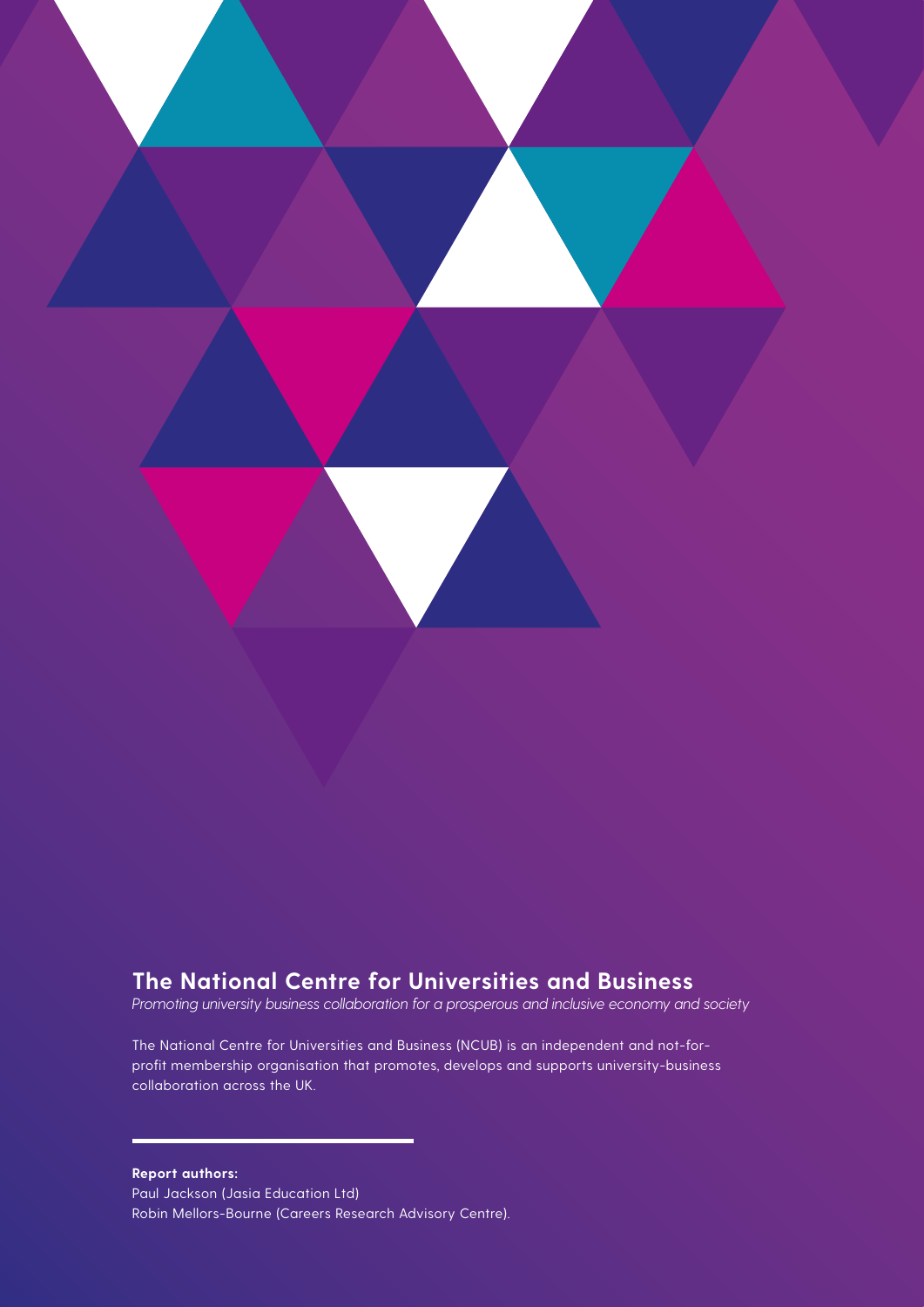## **Introduction**

**Much has been done in recent years to stimulate the supply of trained engineers into industry. Engineering UK and others have invested substantially in encouraging a larger and wider group of young people to enter the profession. While such initiatives have seen their successes, these have not been sufficient for us to be able to look forward to the middle of this century confident in the knowledge that there will be the right number of employees armed with the right skills and attributes to enable our engineering industries to thrive.**

The number of replacement employees needed alone is a challenge. To this we must add potential further difficulties in recruiting from oversees. Plus the UK's poor productivity and the desire of politicians and others to rebalance our economy towards production and away from services. And this is before we address the enormous changes and opportunities in the form of AI and materials and other developments that our engineering industry is likely to encounter in the years ahead. In this context we need to explore, identify and implement ways to increase the provision of well-educated, well-trained and well-motivated entrants into engineering.

The year 2050 seems a long way off. However, it takes 20 years to take a generation from early years to graduation. We therefore have just 10 years to identify what works and what we need to put in place. While this may not seem a "burning platform", given that we have spent 40 years failing to address these issues successfully, we must act now to develop the evidence, apply the radical thought and take the necessary steps if we are to have a hope of meeting this complex, but potentially highly rewarding, challenge.

**WE NEED TO EXPLORE, IDENTIFY AND IMPLEMENT WAYS TO INCREASE THE PROVISION OF WELL-EDUCATED, WELL-TRAINED AND WELL-MOTIVATED ENTRANTS INTO ENGINEERING.**

#### **Professor David Phoenix**

Trustee, National Centre for Universities and Business Vice Chancellor, London South Bank University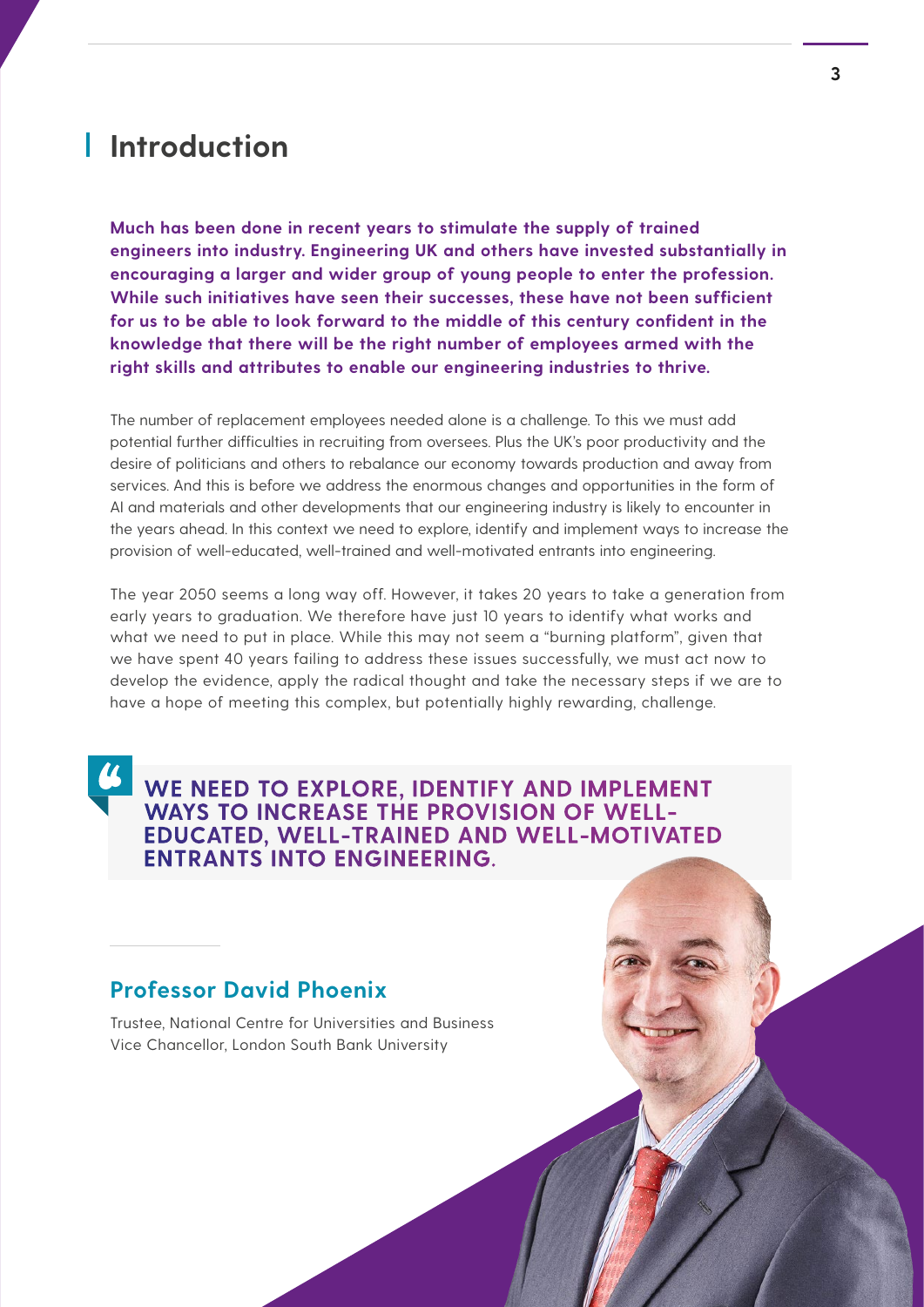## **Executive Summary**

#### **Ensuring global competitiveness**

**For Britain to compete globally in the middle of this century it needs highlevel engineering skills within a diverse workforce, ready to lead through unprecedented disruption and global competition.**

This Talent 2050 programme identifies areas of potential disruption, explores changes required to meet today's, and future, challenges with relevant and effective education, and recommends changes to enable future prosperity.

A review of existing studies and NCUB workshops around the UK have set a baseline for current and future engineering skills development. Input from those in or using engineering skills, including early career engineers, looked at the changes required to meet the needs of a dramatically changing society with skills for the next industrial revolution, to serve an ageing population within dramatic environmental changes.

A summary of the results are published here, and will inform further exploration in workshops and strategic roundtables. A final report, with recommendations, will be published early in 2019.



**THIS TALENT 2050 PROGRAMME IDENTIFIES AREAS OF POTENTIAL DISRUPTION, EXPLORES CHANGES REQUIRED TO MEET TODAY'S, AND FUTURE, CHALLENGES WITH RELEVANT AND EFFECTIVE EDUCATION, AND RECOMMENDS CHANGES TO ENABLE FUTURE PROSPERITY.** 

## **Method**

**The baseline Rapid Evidence Assessment (REA) for STEM (including digital) skills focused on current supply and potential future demands using 40 sources.**

**Workshops** were held in Edinburgh, Sunderland and London and included senior individuals from public and private sectors, trades unions, education and professional bodies, early career stage professionals and researchers.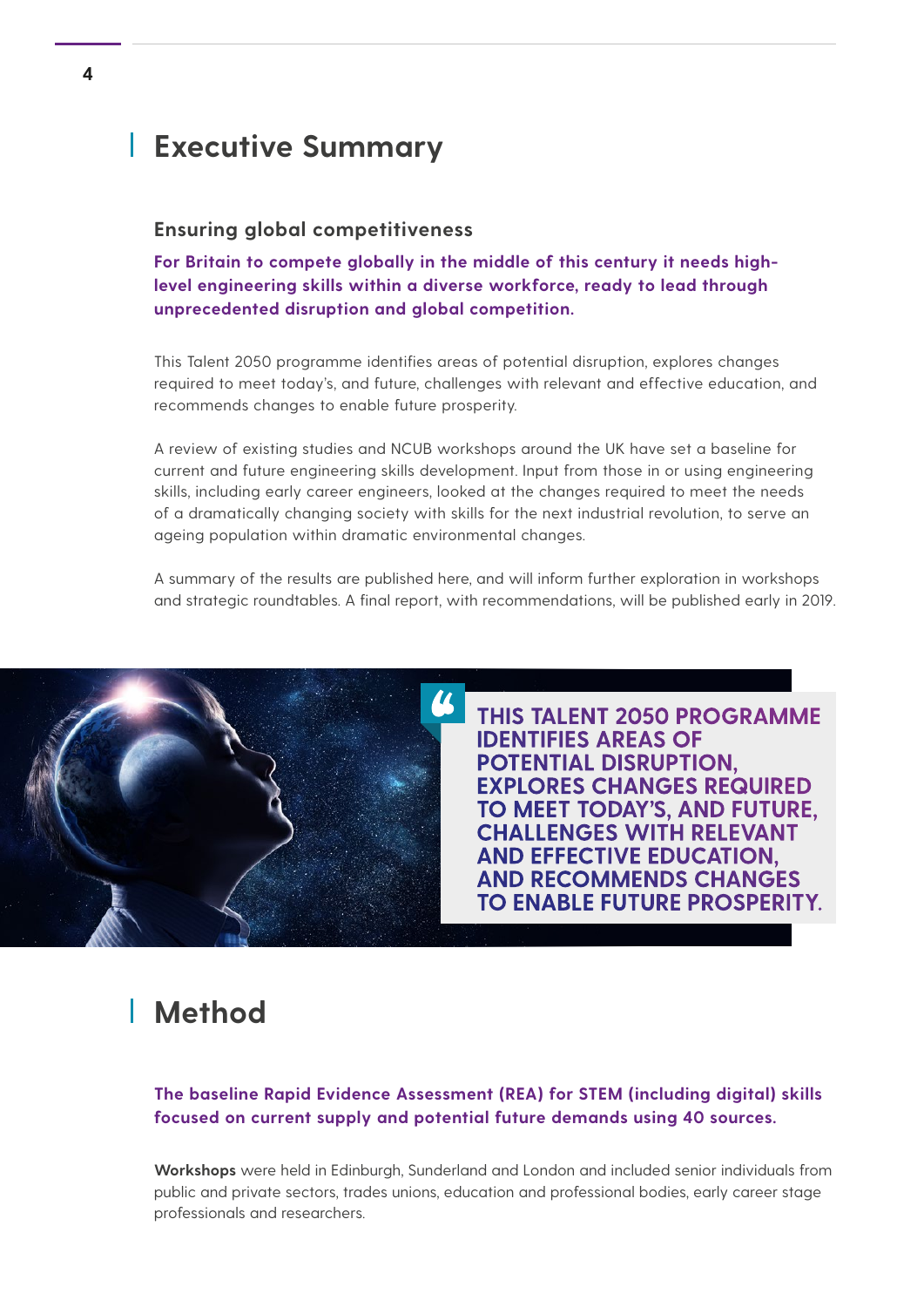## **Findings**

#### **Ensuring global competitiveness**

**Views from the workshops aligned with the themes emerging from the REA, highlighting that known issues are not progressing quickly and meaningfully. There is slow progress towards the dramatic change that younger participants assumed to be a given.**

#### **Broader Skills**

Defining STEM and/or digital skills remains a challenge. For employment, necessary core technical skills are needed but also a broader skillset required for practical employability, while a wider 'digital/STEM literacy' will be beneficial amongst the public and society. Our workshops identified these broader skills (to make technically skilled people employable) as the most significant missing elements in existing education, predicting a greater need in the future.

STEM initiatives have helped increase the supply pipeline from education, but demographic trends and migration effects outweigh those positive impacts. While very significant barriers and bottlenecks persist, the continuing under-representation of women, ethnic minorities and the disabled in engineering was highlighted by the workshop participants.

#### **Recruitment bottlenecks and barriers**

Recruitment and selection processes are not optimised to enhance diversity. In particular fixed qualification requirements, such as A-level physics and Chartered Engineer registration, are seen as a barrier.

The supply of STEM and digital skills via schools is not meeting rising demand. More focus is needed on retraining staff to encourage intersectoral mobility, transferring skills from different parts of the engineering sector and meeting the challenge of recruiting talent from outside engineering.

**THERE IS POTENTIAL IN A NUMBER OF INITIATIVES TO OVERCOME PIPELINE PROBLEMS, BUT MORE RETRAINING FOR THE EXISTING WORKFORCE IS NEEDED.**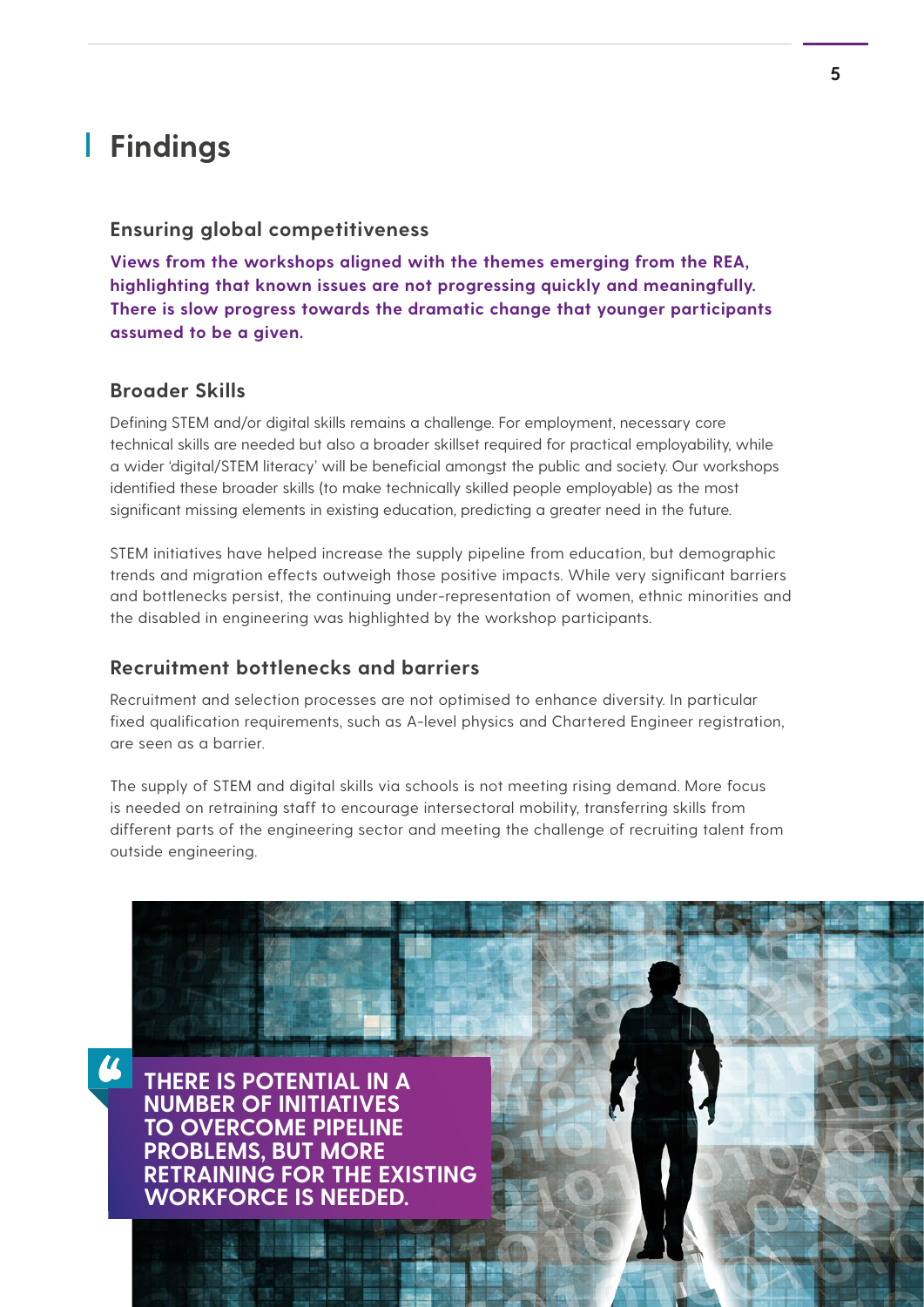

#### **Intersectoral mobility**

Intersectoral mobility and recruitment will be more important if the UK is perceived to be a less welcoming work or study destination post-Brexit.

Workforce planning is not practised widely in the UK and a lack of centralised thinking may impact our ability to define which skills will be required. However, the expected extent of disruption may be greater than catered for in conventional planning approaches.

#### **Employability and technical skills**

The message is clear - a range of contemporary ('21st Century') employability skills are necessary, along with technical STEM knowledge and skills. More people with technical qualifications, but unemployable due to a lack of soft skills will not drive the sector forward, nor enable organisations to benefit from technological advances in a globalised economy. 'Digital literacy' (and to a lesser extent environmental literacy) is gaining momentum to complement core technical and digital skills of STEM professionals.

Educational frameworks, and their accreditation, should include these employability skills. There is potential in a number of initiatives to overcome pipeline problems, but more retraining for the existing workforce is needed. Different routes into engineering might provide these skills more effectively. And, apprenticeships might only be relevant to one particular role and/or employer rather than more transferable 21st Century skills.

#### **Major change needed**

For engineering to be ever more important to the economy, major changes are needed including a wider range of people with the appropriate skills. The 'school to apprenticeship or university' route for young people, even if changed to more effectively develop the skills outlined here, will not address the necessary change quickly enough. In addition to changing attitudes and subject choices of young people we need to consider the attraction of those already in work and how reskilling can be achieved.

#### **Future skills for disruptive change**

The next phase of the Talent 2050 programme will look at how future possibilities will shape our skills needs, both for the engineering sector, and for engineering-type skills across sectors and society. The final report of Talent 2050 to be published early in 2019 will make recommendations.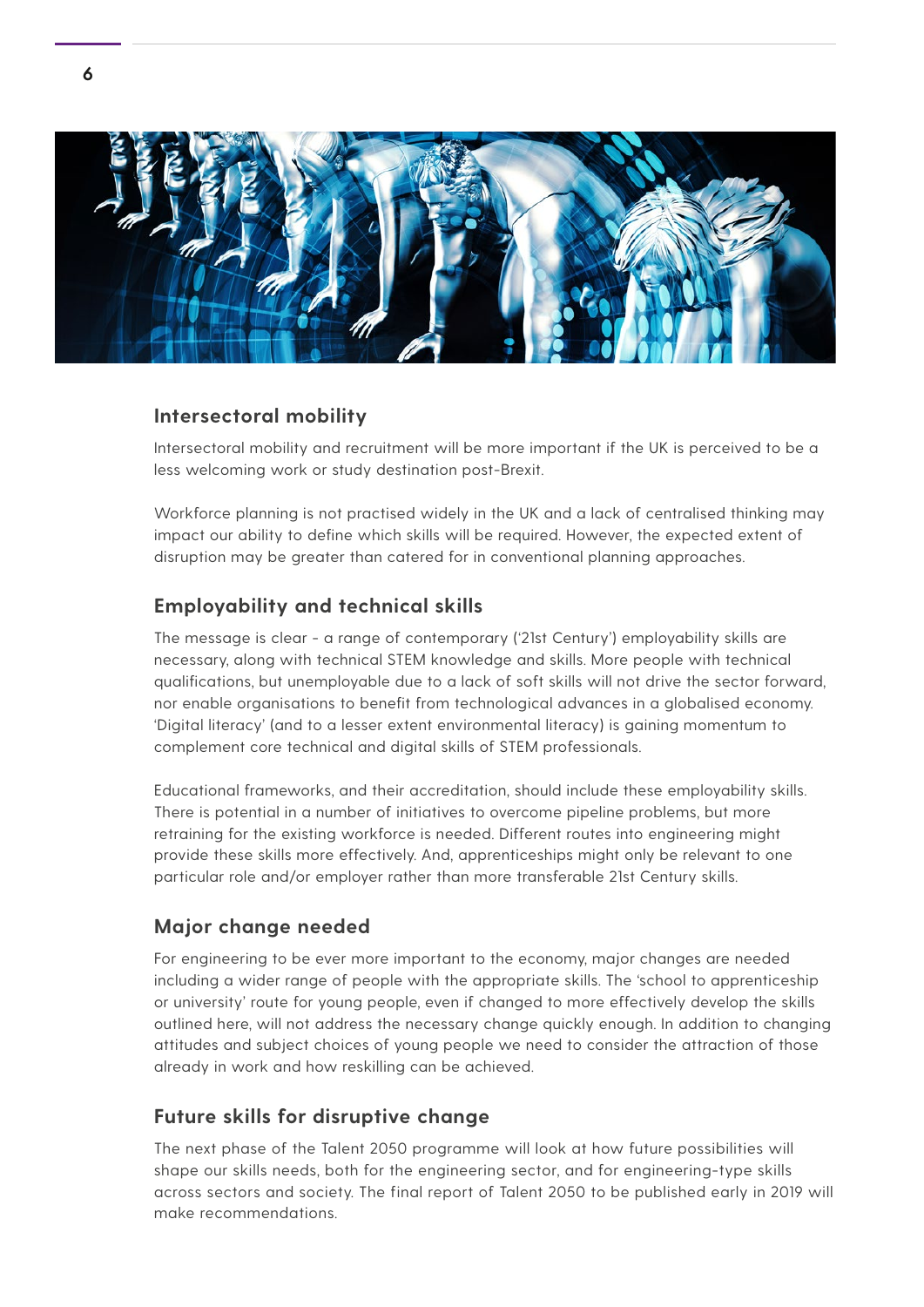# **Evolving Recommendations and Future Themes**

#### **Barriers and Bottlenecks**

- **1.** To drive a more diverse workforce and avoid skills shortages engineering needs to reach beyond existing STEM employees.
- **2.** Consider a more inclusive approach where recruitment or enrolment (including professional registration) is based on the potential to gain the right skills rather than because they haven't already obtained them.
- **3.** The Institute for Apprenticeships and Government should reconsider the requirement for employers to take apprentices to Level 2 in English and Maths by the end point assessment, whilst still encouraging greater literacy and numeracy skills, so employers can be actively encouraged to develop young people who display practical talents.

#### **Attracting and supporting intersectoral mobility**

- **4.** Ensure upskilling and reskilling are fully supported for those already in work, whether within the sector or bringing complementary skills through intersectoral job mobility. This will need to be regionally tailored and applicable to SMEs as well as major corporations.
- **5.** Digital skills, including AI, and environmental protection provide the foundation for future change and need to be fully integrated, with regional support, in an industrial strategy that embraces interdisciplinary working.

#### **Next Steps**

Themes to be developed in the next phase:

- How different approaches to education e.g. work-based learning can tackle broader employability skills
- Filling in the education gaps network tools for information and development and at what stage, in education or in employment
- How interdisciplinary working will require breadth, but with the tools to go deeper when necessary
- How to develop better people skills and understand greater product personalisation
- Building adaptability and capacity to deal with disruptors such as technology in materials, AI and distributed vs. centralised manufacturing models
- How to identify and recruit on potential rather than qualifications to achieve a more productive and diverse workforce.

*Paul Jackson (Jasia Education Ltd) Robin Mellors-Bourne (Careers Research Advisory Centre).*

**Phase 1 -** A full research pack on Phase 1 is available from info@ncub.co.uk. A final Talent 2050 report will be published early in 2019.